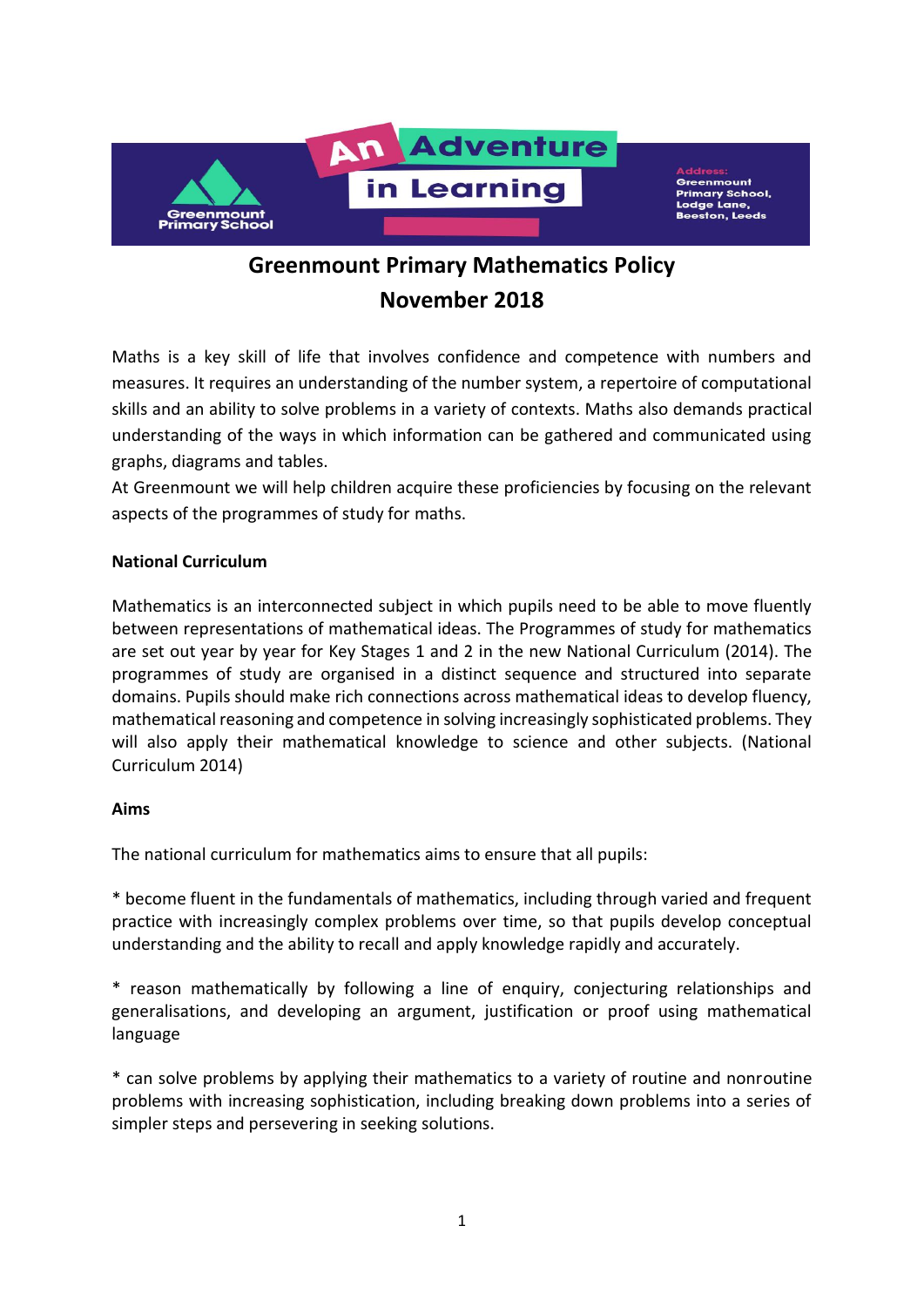By the end of each key stage, pupils are expected to know, apply and understand the matters, skills and processes specified in the relevant programme of study.

The expectation is that the majority of pupils will move through the programmes of study at broadly the same pace. However, decisions about when to progress will always be based on the security of pupils' understanding and their readiness to progress to the next stage. Pupils who grasp concepts rapidly will be challenged through being offered rich and sophisticated problems to develop mastery before any acceleration through new content. Those who are not sufficiently fluent with earlier material will consolidate their understanding, including additional practice, before moving on. (National Curriculum 2014)

# **Intent**

Mathematics at Greenmount is geared towards enabling each pupil to develop within their capabilities. We aim to help children achieve this by developing their confidence to talk about mathematics and be able to explain HOW and WHY they have arrived at a particular answer or conclusion. We want children to:

- To be **Fluent**, **reason, explain** mathematically and **solve problems**
- To challenge children and take risks in their learning
- To develop an enjoyment of learning through practical activity, investigation, mastering a skill, exploration, mental exertion and discussion
- To develop confidence and competence with numbers and the number system
- To have positive attitudes towards mathematics with ever increasing confidence, independence, perseverance and resilience.
- To develop the ability to solve problems through connecting ideas, decision-making and applying their mathematical skills in a range of contexts, including other subjects in the national curriculum.
- To understand the importance of mathematics in everyday life, especially in relation to essential life skills, such as telling the time and understanding money.

# **Implementation**

# **Planning**

 All teachers in KS1 and KS2 follow the maths overview which blocks the strands throughout the year. The blocks have deliberately not been given timescales as it is important that children master a concept before moving on to a new strand. The maths overview and National Curriculum maths objectives are the basis for all maths planning. There are 'fluency plans' for each year group which show all the objectives that year needs to cover. The fluency plans are set out in what we have deemed as sequential learning meaning the most logical order in which to teach the objectives. Our calculation policy (see appendix) clearly states which strategies should be taught in which year groups and this document is used as a starting point for 'what and how' to teach strategies. Teachers can record their planning on 'Cover-notes', weekly plans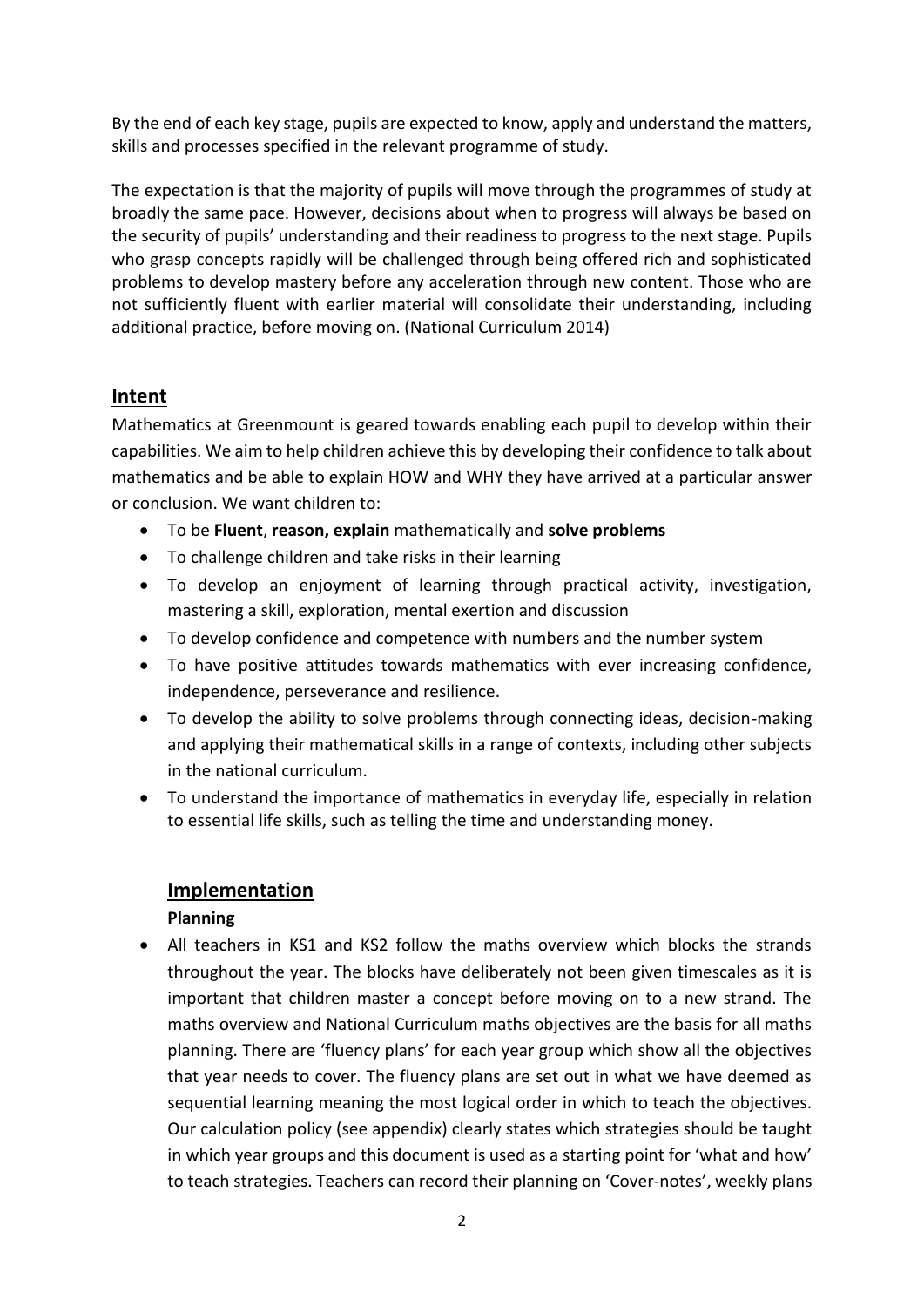and slides. The White Rose small steps are used as a starting point (alongside the calculation policy) to ensure that there is an equal balance of the 'basics' (fluency) has been taught as well as reasoning and problem solving. Learning and teaching resources are supplemented with Nrich, NCETM, Testbase materials, textbooks (maths no problem) and other materials to support children's learning.

#### **Daily Maths lessons**

Maths is taught daily in each year group with an addition arithmetic lesson on one of the days. Each lesson is approximately 50-70mins (50-60 for KS1, 60-70 KS2) and follow a similar format. Lessons began counting, either whole class or pairs. This is to ensure children receive regular practice. This is followed by a 5-10-minute oral/mental starter that allows children to apply skills learnt and recall number facts. The main part of the lesson involves developing new skills, reasoning and problem solving. Ideas are shared, misconceptions addressed, and children are active learners. Children work on the same objective and there is variation within the tasks and work is differentiated for the SEN and Gifted and Talented.

#### **Arithmetic Maths**

All classes (R-yr6) have a dedicated timetable slot to practise, revisit and consolidate basic arithmetic learnt. In years 3-6, children complete weekly arithmetic quizzes (mainly Twinkl and also other providers when needed) to ensure new skills learnt are practised regularly and kept 'simmering'. This enables teachers to regularly identify misconceptions, errors and any areas that need revisiting and can be immediately addressed or then planned for in the weekly maths sessions. Reception-Year 1 complete a weekly 'number of the week' poster that is differentiated for each year group. This ensures basic number sense is frequently revisited and practised weekly, alongside the taught maths strands. Introduction of Numbots and numberbond work

Times Tables Rock Stars (TTRS) are used regularly in year 3-6 to increase children's recall of multiplication and division facts. The maths leaders monitor the use of TTRS and promote its use, at school and at home, with half termly rewards.

### **Cross Curricular Links**

Although maths is mainly taught as a separate subject, every effort is made to link maths with other areas of the curriculum. We try to identify links with ICT (e.g. beebot, log boxes, spreadsheets, coding etc) Science (e.g. graphs and tables) and DT (e.g. measure and geometry). We draw children's attention to the links between maths and other curricular subjects, so they do not see maths as an isolated subject. Maths needs to be experienced beyond the classroom and made relevant to the lives of children.

#### **Children with Special Educational Needs and Disabilities (SEND)**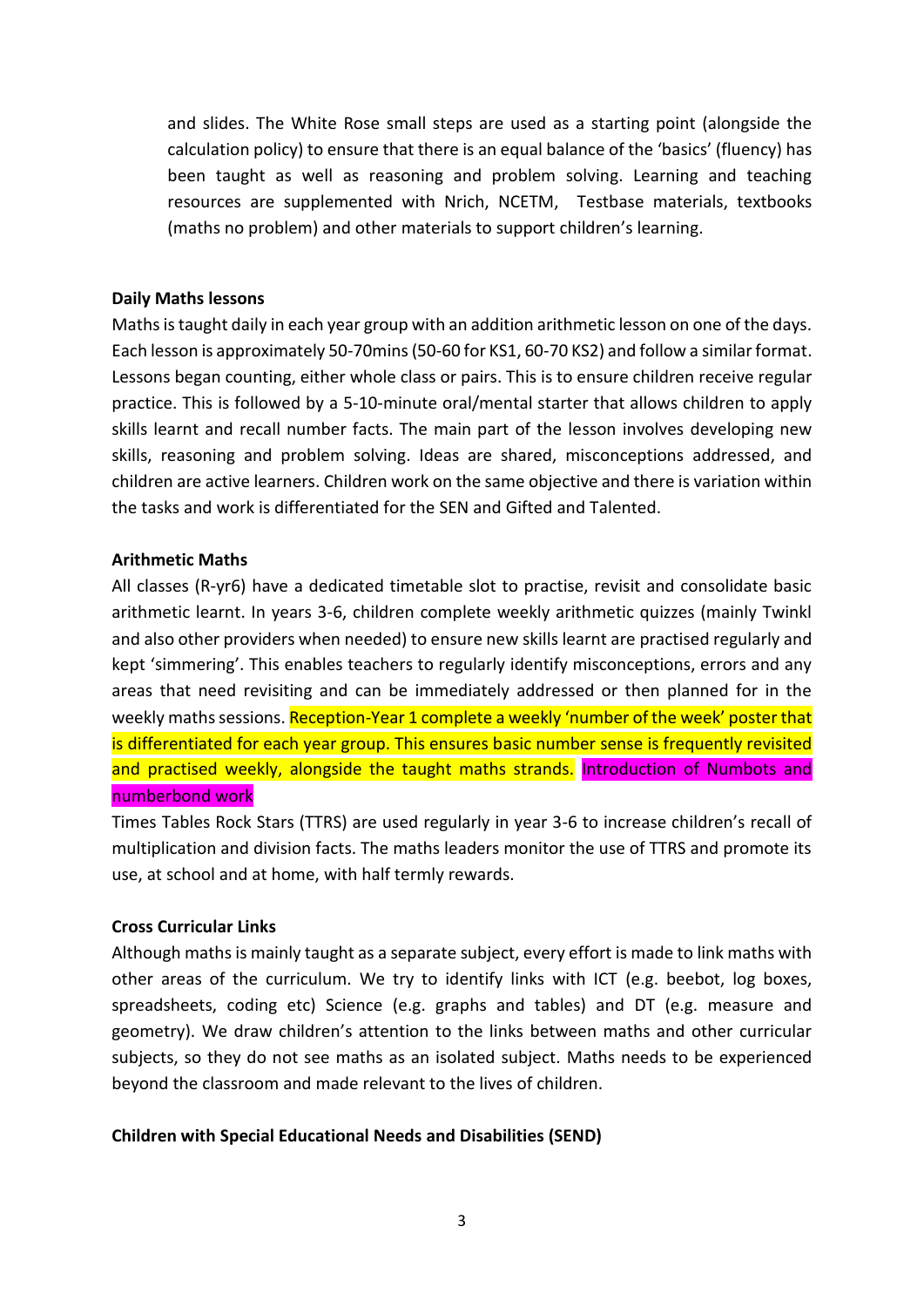We aim to fully include SEND pupils in the maths lesson so that they benefit from the emphasis on oral and mental work and by listening and participating with other children in demonstrating and explaining their methods. SEND children, whenever possible, will be learning a similar maths strands to that of their peers, although their objective may differ slightly to meet individual needs. Objectives for SEND children are taken from our detailed assessment tracker (B-squared). Where necessary teachers will, in consultation with the SENDCo if needed, draw up an individual education plan for a child. Gifted and talented children are also considered and set tasks that promote greater depth of understanding rather than acceleration through the maths curriculum (unless this is appropriate).

#### **Assessment**

Children are assessed termly in both KS1 and KS2 using the Progress in Understanding Mathematics Assessment (PUMA). The maths coordinator analyses data from assessments to identify areas of strength and areas for development within a year group and as a school. Teachers are continually monitoring the performance of the children and will adapt their planning to ensure it meets the children's needs. Weekly arithmetic scores are collected by class teachers and the maths coordinators collect and analyse the online data (from TTRS) for fluency in times tables. Marking and feedback is an integral part of our assessment (See appendix for maths marking policy).

## **Homework**

Children in KS1 and KS2 have homework journals. The amount of homework set is about 10 mins for KS1 and 15-20 mins for KS2. This can be written work to be completed, practise of key skills or directed time on Times Table Rock Stars. Homework is acknowledged by the teacher through oral feedback, marking or peer marking.

## **Resources**

All classes have a maths working wall which reflects the learning that is taking place. A wide range of manipulatives are used throughout school. Number rods, place value counters/cards are vital to help children to move from the concrete to the visual understanding of number and calculations. Numicon is a multi-sensory maths teaching resource that uses structured patterns and shapes to help children understand the concept and ideas of number and their relationships. Numicon is used throughout the school, especially in EYFS/KS1, as a practical resource for developing the understanding of number and used to help support older children that find number concepts challenging.

# **Impact**

-End of key stage results are in line with national percentages

-childrens attainment and progress is tracked termly to identify trends and target support.

- work scrutiny demonstrates well planned, sequential learning with a balance between fluency of basics and problem solving and reasoning. Children are confident at explaining their ideas.